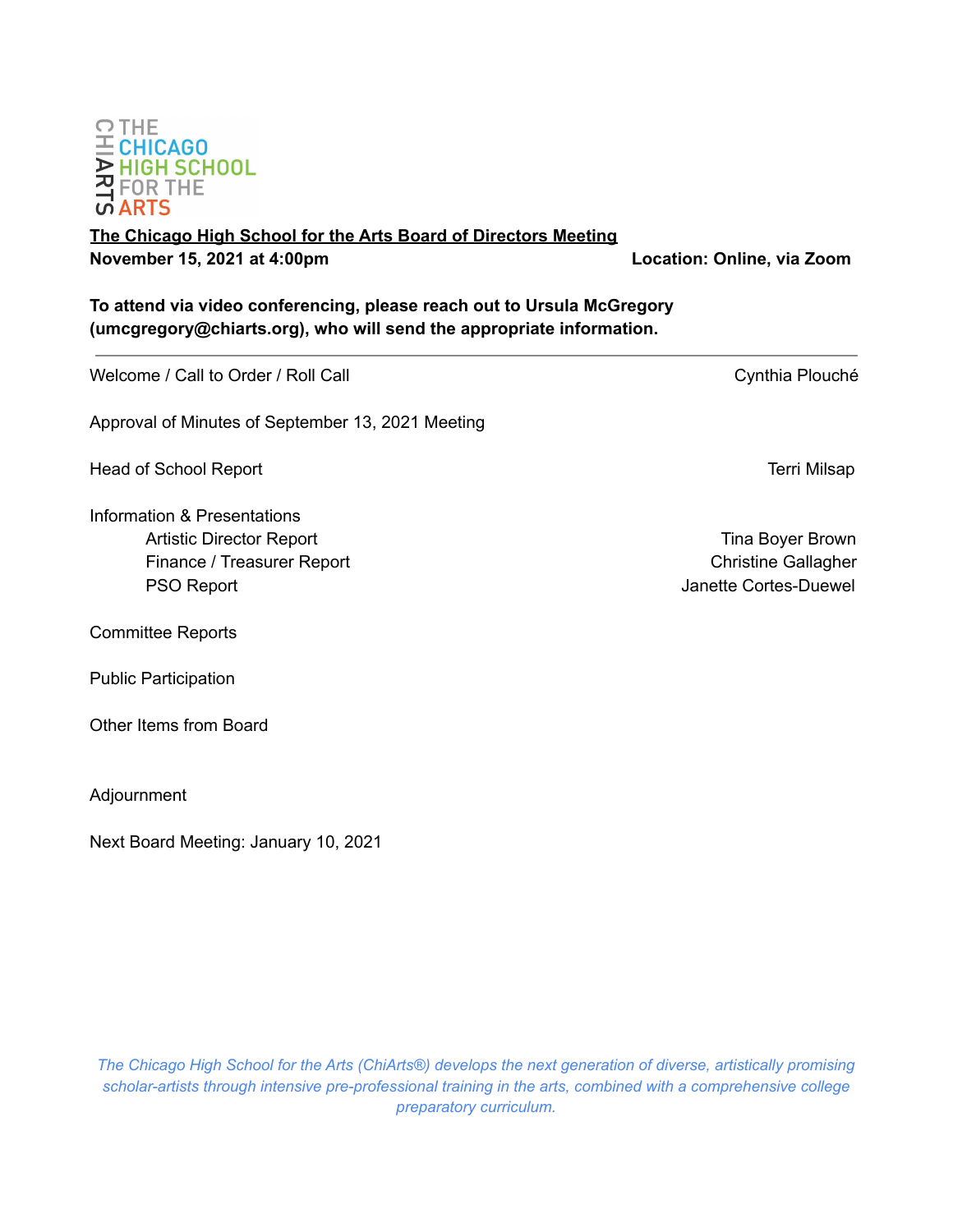

## **ChiArts Board Meeting**

The Chicago High School for the Arts Board of Directors Meeting 4:00 p.m. - 5:30 p.m. Online - via Zoom Minutes for November 15, 2021

**Present (on call):** Duffie Adelson, Carlos Azcoitia, Deirdra Donahue, Warren Chapman, Janette Cortes-Duewel, Inger Burnett-Zeigler, Kay Mabie, Carol Friedman, Christine Gallagher, John McCambridge, Angela Kiefer, and Cynthia Plouché

**Others Present:** Terri Milsap (Head of School & Principal), Tina Boyer Brown (Artistic Director), Abbey Cullen (Assistant Principal), Shanan Egger (Finance), Ron Grais (Foundation Board Chair), Ursula McGregory (Executive Assistant)

# **Quorum:** Yes

The meeting of the Board of Directors (the "Board") of The Chicago High School for the Arts ("ChiArts") was held pursuant to a Call & Notice served on all Directors. Board Chair, Cynthia Plouché ("Cynthia") called the general assembly to order at 4:00 p.m. Ursula McGregory ("Ursula") took the roll call.

## **Approval of Minutes**

Cynthia Plouché requested approval of the September Board Meeting minutes. Carlos Azcoitia ("Carlos") made a motion to approve the minutes as is, Carol Friedman ("Carol") seconded the motion. All voted in favor, none opposed.

## **Board Chair Report**

**Cynthia Plouché** ("Cynthia") shared the Board Chair Report. Cynthia and Terri are in the early stages of meeting with the Adler University group that provides mental health services for students. Conversations are early but they will hopefully become a provider that can work with us. We're thinking about using some of the Teacher Institute days as a way of interacting with the teachers and staff. Also, we're thinking of possibly having an in-person board meeting in January if Covid permits, since some of the board members have never met in person. In the next several months, we will be reviewing the school's strategic plan. We'll be looking for anyone who would like to help work on that. It was last reviewed 5 years ago. We have room for additional board members. If you have people you know would be a value add, please let us know.

## **Head of School Report**

**Terri Milsap** ("Terri") shared the report. Currently, ChiArts has the following vacancies: Instructional Coach, Dean of Students, Case Manager, Office Manager, Security Guards, and Attendance Clerk. Administration and the Human Resource department are in the process of interviewing for all positions. A part-time Interim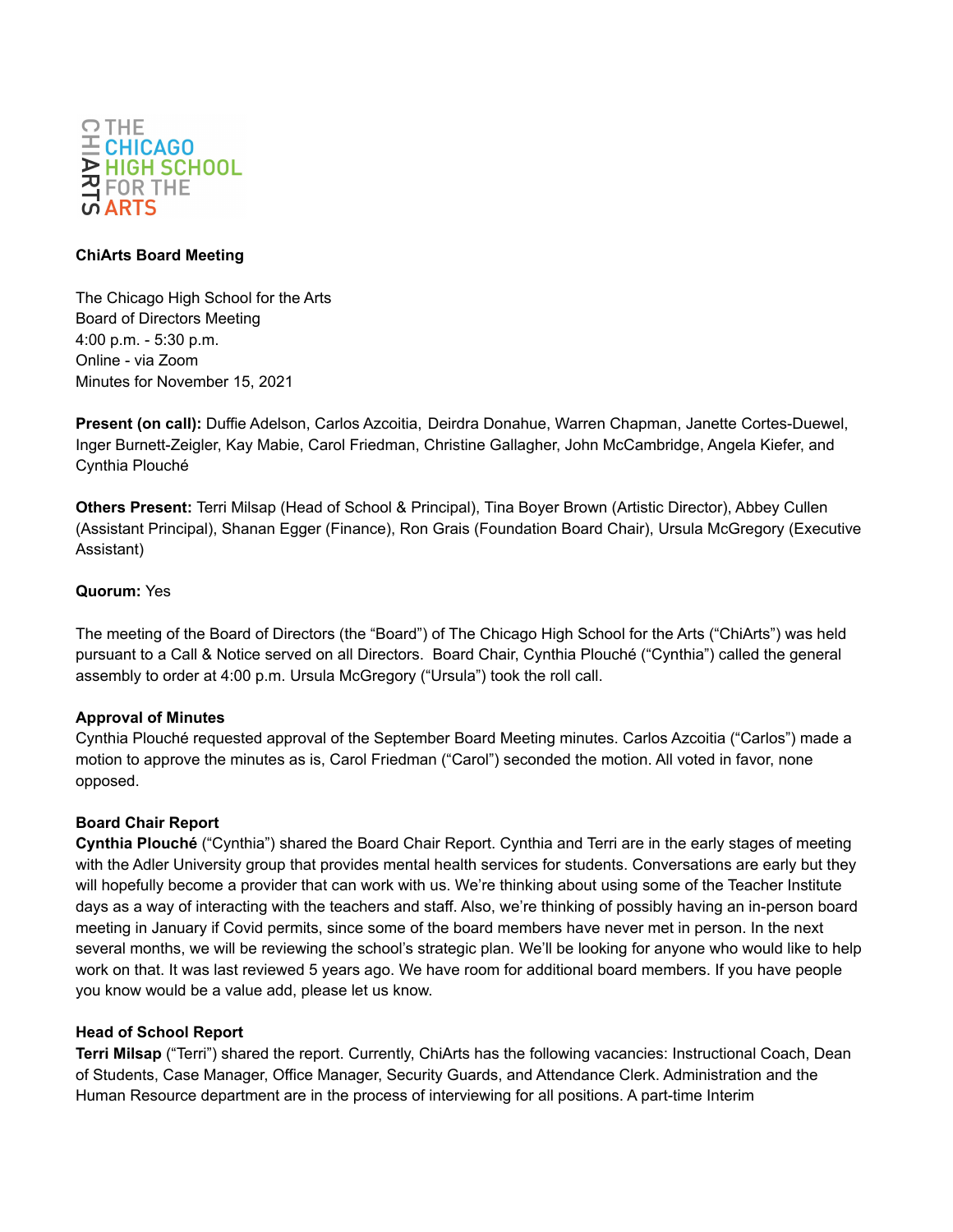

Case Manager has been hired to address the needs of our diverse learner students. The responsibilities of the Dean of Students are being addressed by Ms. Cullen, Ms. Boyer Brown, and Ms. Milsap.

In collaboration with The Foundation, ChiArts hosted Connections Week 11/2-11/9. It was a great success that included student performances, a college fair, master classes, workshops, and opportunities for students to meet representatives from universities and colleges.

ChiArts has begun surveillance Covid-19 testing. There has been at least one Covid-19 case every week since school started. However, there has not been a case over the past 2 weeks. ChiArts follows

all CPS, CDC, and CDPH guidelines when a case has been reported. This includes the quarantining of students and staff who have been identified as close contacts. Over 95% of our staff are either vaccinated or have a medical or religious exclusion.

Ms. Boyer-Brown, the Arts Department Heads, Director of Production, and Ms. Milsap attended the Arts School Network (ASN) Conference. During the conference, ChiArts students performed at events at Columbia College and Roosevelt University. Ms Boyer Brown presented a workshop on cultural responsiveness. Our Clinical Counselor, Ms. Poulton presented a workshop on social emotional learning and strategies. The ASN Conference was a great opportunity to network with arts school educators and learn best practice in arts education.

#### **Information & Presentations**

**Tina Boyer Brown** ("Tina") shared the Artistic Director report. Recruitment events have been taking place both virtually and in-person, though fewer schools are hosting them this year. We are attending as many as possible, and also in consistent contact with school counselors and art liaisons with application and audition information. The GoCPS application opened on Oct. 13th. As of Nov. 2, ChiArts had 784 applications submitted or in progress.

We hosted a virtual open house Oct. 21st and resumed in-person events as of Nov. 2, starting with campus tours. Our first on campus open house will be Nov. 17th. We've already had to close registration due to overwhelming response! This year, students will have the option to audition either in person or virtually. Auditions will take place on Saturdays in January with callbacks on February 5th.

In the last few months, longstanding ChiArts employees, Bianca Corral, Recruitment Coordinator, Laura Marsh, Admissions Manager, and Whitney Bradshaw have or are moving on from ChiArts to new opportunities. They each have contributed mightily to ChiArts and will be missed. New Admissions Staff: Recruitment Coordinator, 2017 ChiArts Musical Theatre alum, Laura Quinones and Admissions Manager, McKenna Batterson, 2014 ChiArts Musical Theatre alum. The Visual Arts Department Head position has been posted.

ChiArts students have already had a number of performances: